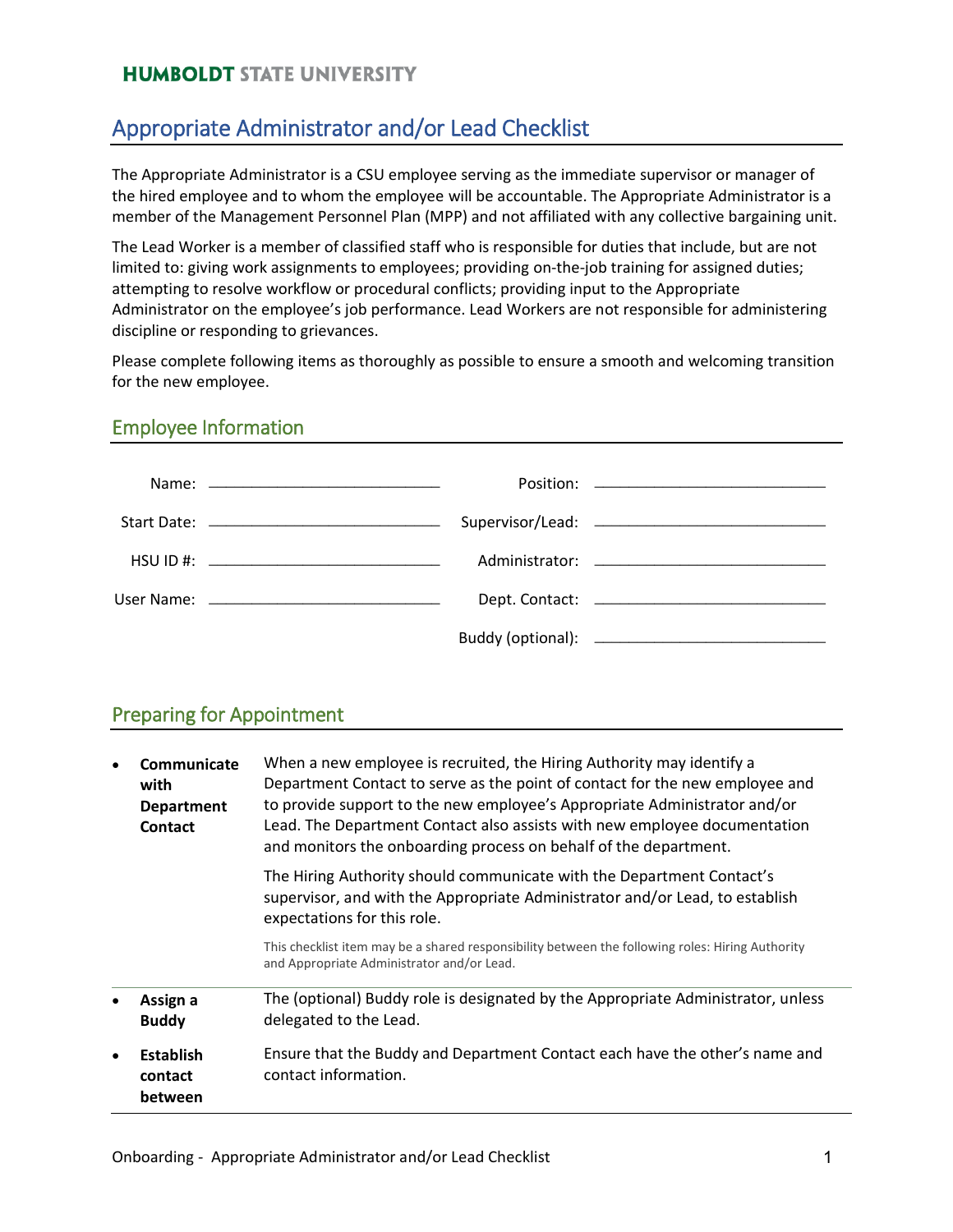| <b>Buddy &amp;</b><br>hiring<br>department        | This checklist item may be a shared responsibility between the following roles: Appropriate<br>Administrator and/or Lead, Department Contact, and Buddy.                                                                                                                                                          |  |
|---------------------------------------------------|-------------------------------------------------------------------------------------------------------------------------------------------------------------------------------------------------------------------------------------------------------------------------------------------------------------------|--|
| <b>Verify Form 5</b><br>completion                | The department should order the Accurate Background Check when submitting<br>the Form 5.                                                                                                                                                                                                                          |  |
|                                                   | Form 5 must be approved prior to the job offer. There are two versions of the<br>form that may be used: 'Offer of Appointment - Within 5% of Minimum Range' or<br>'Request to Vice President to Offer Appointment - Over 5% of Minimum Range.'                                                                    |  |
|                                                   | The Hiring Authority may approve the 'Within 5%' form, and then proceed to the<br>verbal offer. Human Resources & Academic Personnel Services (HRAPS) and VP<br>approval are required for the 'Over 5%' form.                                                                                                     |  |
|                                                   | The Hiring Authority should identify the Department Contact on Form 5, if one<br>has been assigned.                                                                                                                                                                                                               |  |
|                                                   | This checklist item may be a shared responsibility between the following roles: Hiring Authority,<br>Appropriate Administrator and/or Lead, and Department Contact.                                                                                                                                               |  |
| <b>Verify verbal</b><br>offer and hire<br>details | Verify that the candidate has received a verbal offer of employment from the<br>Hiring Authority and that the hire details have been submitted to HRAPS<br>(David.hickcox@humboldt.edu and nicole.log@humboldt.edu). In order to<br>draft the Appointment Letter, HRAPS must be advised of the following details: |  |
|                                                   | <b>Effective start date</b><br>Salary<br>Employee's current mailing address<br>Supervisor/Lead Worker<br>Employee's preferred e-mail<br>Appropriate<br>٠<br>Administrator<br>address<br>Confirm moving<br>reimbursement<br>allowance, if applicable                                                               |  |
|                                                   | This checklist item may be a shared responsibility between the following roles: Hiring Authority,<br>Appropriate Administrator and/or Lead, and Department Contact.                                                                                                                                               |  |
| Appointment<br><b>Document</b>                    | The hiring department creates a Form 104 - Appointment Document for all non-<br>recruited for and ongoing temporary appointments (e.g. emergency hire, casual<br>worker, retired annuitant, etc.). HRAPS creates the Appointment Document for<br>recruited-for positions.                                         |  |
|                                                   | This checklist item may be a shared responsibility between the following roles: Appropriate<br>Administrator and/or Lead, and Department Contact.                                                                                                                                                                 |  |

# User Account, Access & Services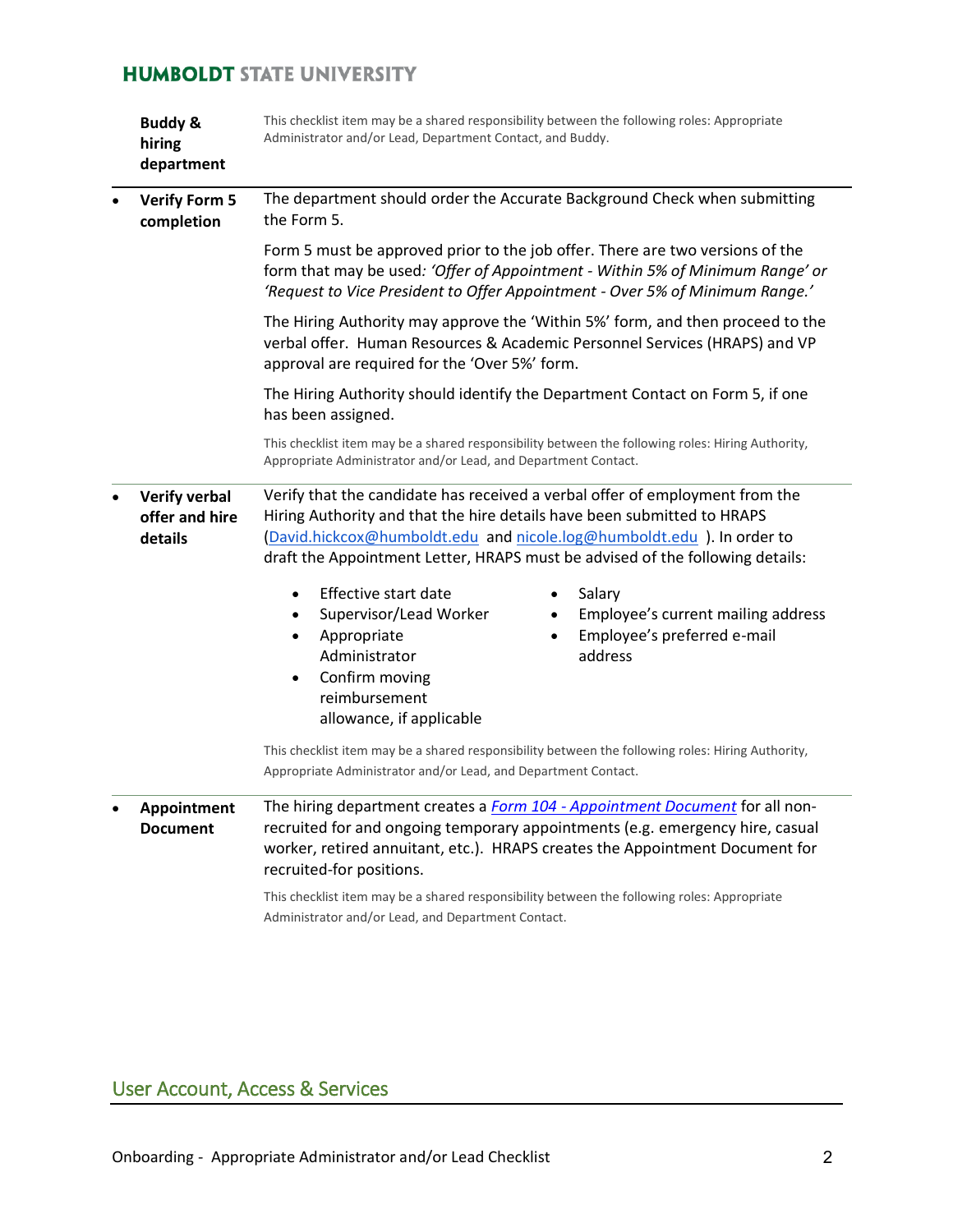| $\bullet$ | <b>Confirm HSU</b><br>ID # & User<br><b>Name</b>                           | Confirm that an HSU ID # and User Name have been created for the new<br>employee. This information is required in order to establish user account<br>settings and services.                                                                                                                                                |
|-----------|----------------------------------------------------------------------------|----------------------------------------------------------------------------------------------------------------------------------------------------------------------------------------------------------------------------------------------------------------------------------------------------------------------------|
|           |                                                                            | The HSU ID # is created or reactivated in PeopleSoft as part of the POI process.<br>The User Name is created or reactivated in Account Center within 24 hours of<br>POI creation. The Help Desk (826-HELP) can provide this information on<br>request.                                                                     |
|           |                                                                            | This checklist item may be a shared responsibility between the following roles: Appropriate<br>Administrator and/or Lead, and Department Contact.                                                                                                                                                                          |
|           | <b>TNS Service</b><br><b>Request</b>                                       | Submit a TNS Service Request through your department's Key Advisor to<br>establish telephone, voicemail and network services. The TNS Key Advisor<br>should also send the new employee's Name, Extension, Email, Dept. Location<br>and Title to operations-tns@humboldt.edu to be added to the online campus<br>directory. |
|           |                                                                            | These requests should be submitted as soon as possible, to ensure that TNS<br>services will be available on the employee's first day of work.                                                                                                                                                                              |
|           |                                                                            | This checklist item may be a shared responsibility between the following roles: Appropriate<br>Administrator and/or Lead, and Department Contact.                                                                                                                                                                          |
|           | Confidentiality<br><b>Statement</b>                                        | Ensure that the employee's Confidentiality Statement has been signed and<br>routed. Completion of this form is required for the employee to access certain<br>services and systems.                                                                                                                                        |
|           |                                                                            | After the employee, Appropriate Administrator, and VP signatures have been<br>collected, the completed form is sent to the Help Desk (826-HELP) to be<br>logged, then routed to HRAPS for filing.                                                                                                                          |
|           |                                                                            | This checklist item may be a shared responsibility between the following roles: Appropriate<br>Administrator and/or Lead, and Department Contact.                                                                                                                                                                          |
|           | <b>Access</b><br><b>Request Form</b>                                       | Submit an <b>Access Request Form</b> to request employee access to Enterprise<br>Systems (OBI, PeopleSoft, etc.), if applicable.                                                                                                                                                                                           |
|           | (ARF)                                                                      | This checklist item may be a shared responsibility between the following roles: Appropriate<br>Administrator and/or Lead, and Department Contact.                                                                                                                                                                          |
|           | <b>Establish</b><br>access to non-<br><b>ARF systems &amp;</b><br>services | The Appropriate Administrator and/or Lead should determine whether the<br>new employee requires access to any non-ARF systems, services, or files. The<br>Department Contact may assist with securing appropriate access. Access may<br>include both confidential and non-confidential areas, such as:                     |
|           |                                                                            | SharePoint sites<br>Google Groups<br>$\bullet$<br>Calendars (Google or Outlook)<br>Department network folders<br>$\bullet$<br>Drupal<br><b>Systat notifications</b><br>$\bullet$<br><b>Personnel and Student Records</b><br><b>Mailing Lists</b>                                                                           |
|           |                                                                            | For information on the CSU's Confidential Access Control policy, see ICSUAM<br>8060.00 or http://www.calstate.edu/icsuam/documents/Section8000.pdf.                                                                                                                                                                        |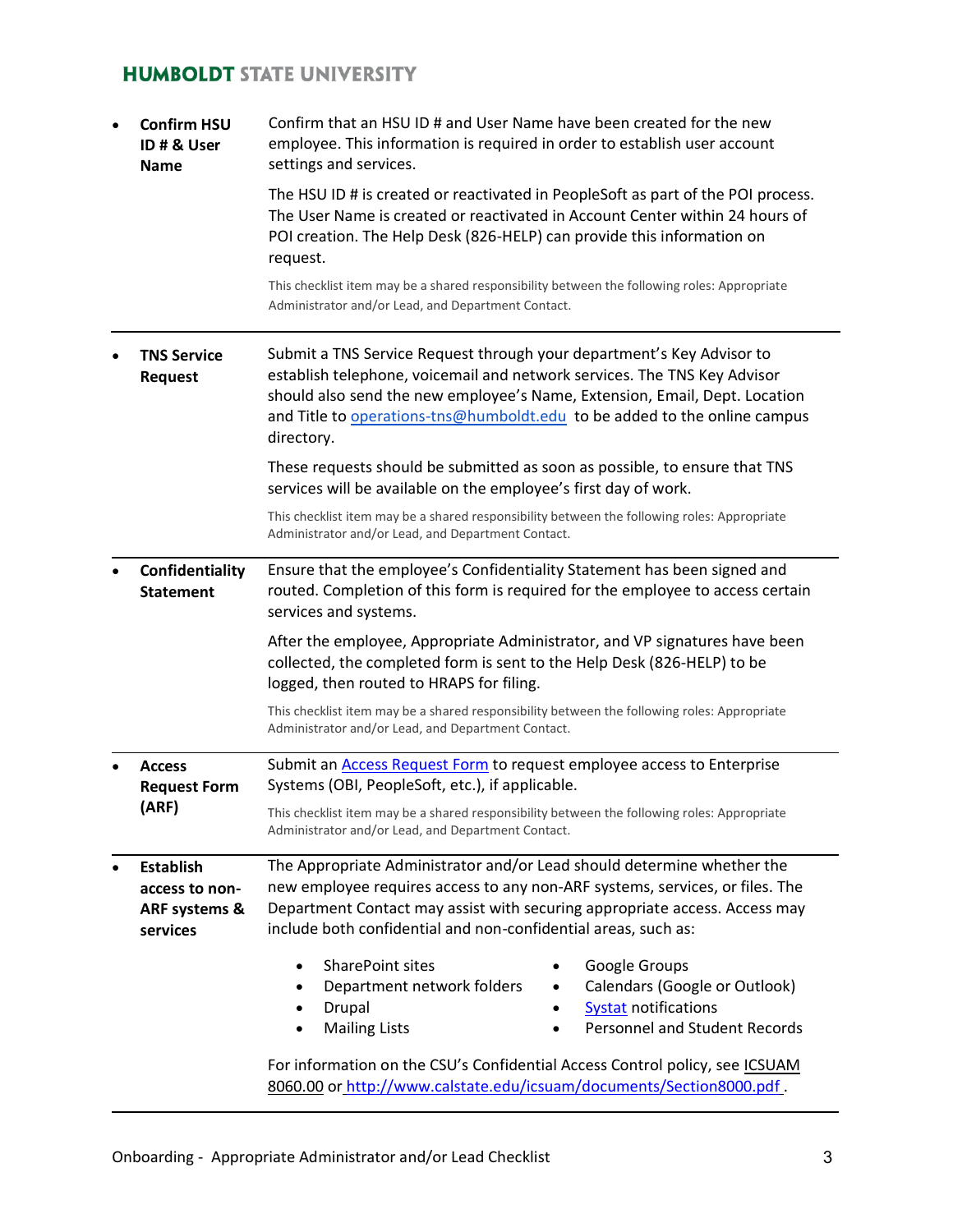This checklist item may be a shared responsibility between the following roles: Appropriate Administrator and/or Lead, and Department Contact.

| $\bullet$ | <b>Notify</b><br>stakeholders<br>& service<br>providers | Notify all stakeholders and services providers that a new employee has been<br>hired, and initiate campus processes for successful onboarding across campus.<br>Stakeholders and service providers will vary depending on the hiring<br>department, but may include: |  |  |
|-----------|---------------------------------------------------------|----------------------------------------------------------------------------------------------------------------------------------------------------------------------------------------------------------------------------------------------------------------------|--|--|
|           |                                                         | <b>Information Technology Services</b><br><b>Emergency Management</b><br>Marketing & Communications<br><b>Facilities Management</b><br>Learning Technology Specialists<br><b>Campus Mailroom</b>                                                                     |  |  |
|           |                                                         | This checklist item may be a shared responsibility between the following roles: Appropriate<br>Administrator and/or Lead, and Department Contact.                                                                                                                    |  |  |
| $\bullet$ | <b>Notify HRAPS</b><br>of required<br>training          | Call the Learning Technologist at 826-5716 to discuss and plan for specific<br>department training needs.                                                                                                                                                            |  |  |
|           |                                                         | This checklist item may be a shared responsibility between the following roles: Appropriate<br>Administrator and/or Lead, and Department Contact.                                                                                                                    |  |  |

# Department Preparation

| $\bullet$ | <b>Moving</b><br>reimbursement                                  | If the hiring department has approved reimbursement for relocation<br>expenses, collect all relevant receipts and complete the necessary<br>reimbursement paperwork. The department should work with the new<br>employee to complete the reimbursement process according to HSU's<br><b>Moving Reimbursement Policy.</b> |                                                                                                                                                                                                                                                                                                                                                                                                                         |
|-----------|-----------------------------------------------------------------|--------------------------------------------------------------------------------------------------------------------------------------------------------------------------------------------------------------------------------------------------------------------------------------------------------------------------|-------------------------------------------------------------------------------------------------------------------------------------------------------------------------------------------------------------------------------------------------------------------------------------------------------------------------------------------------------------------------------------------------------------------------|
|           |                                                                 | Administrator and/or Lead, and Department Contact.                                                                                                                                                                                                                                                                       | This checklist item may be a shared responsibility between the following roles: Appropriate                                                                                                                                                                                                                                                                                                                             |
|           | <b>Acquire</b><br>workstation<br>equipment &<br>office supplies | followed. Equipment and supplies may include:<br>Computer<br>٠<br>Printer<br>٠<br>Software<br>$\bullet$<br>Mobile devices<br>$\bullet$<br>Administrator and/or Lead, and Department Contact.                                                                                                                             | Work with ITS Desktop Support to set up a workstation and/or order new<br>IT equipment. Please refer to the Standard Desktop Support Service Level<br>Agreement to ensure that appropriate software/hardware guidelines are<br>Headset<br><b>HSU Name Tag</b><br><b>Business Cards</b><br><b>General Office Supplies</b><br>This checklist item may be a shared responsibility between the following roles: Appropriate |
|           | <b>Prepare work</b><br>space                                    | workspace. Space preparation may include:<br>Furnishings<br>$\bullet$<br>Ergonomic assessment<br>Wall painting                                                                                                                                                                                                           | Work with Facilities Management to prepare the new employee's physical<br>Name plate<br>٠<br>Mounted white boards/bulletin<br>٠<br>board                                                                                                                                                                                                                                                                                |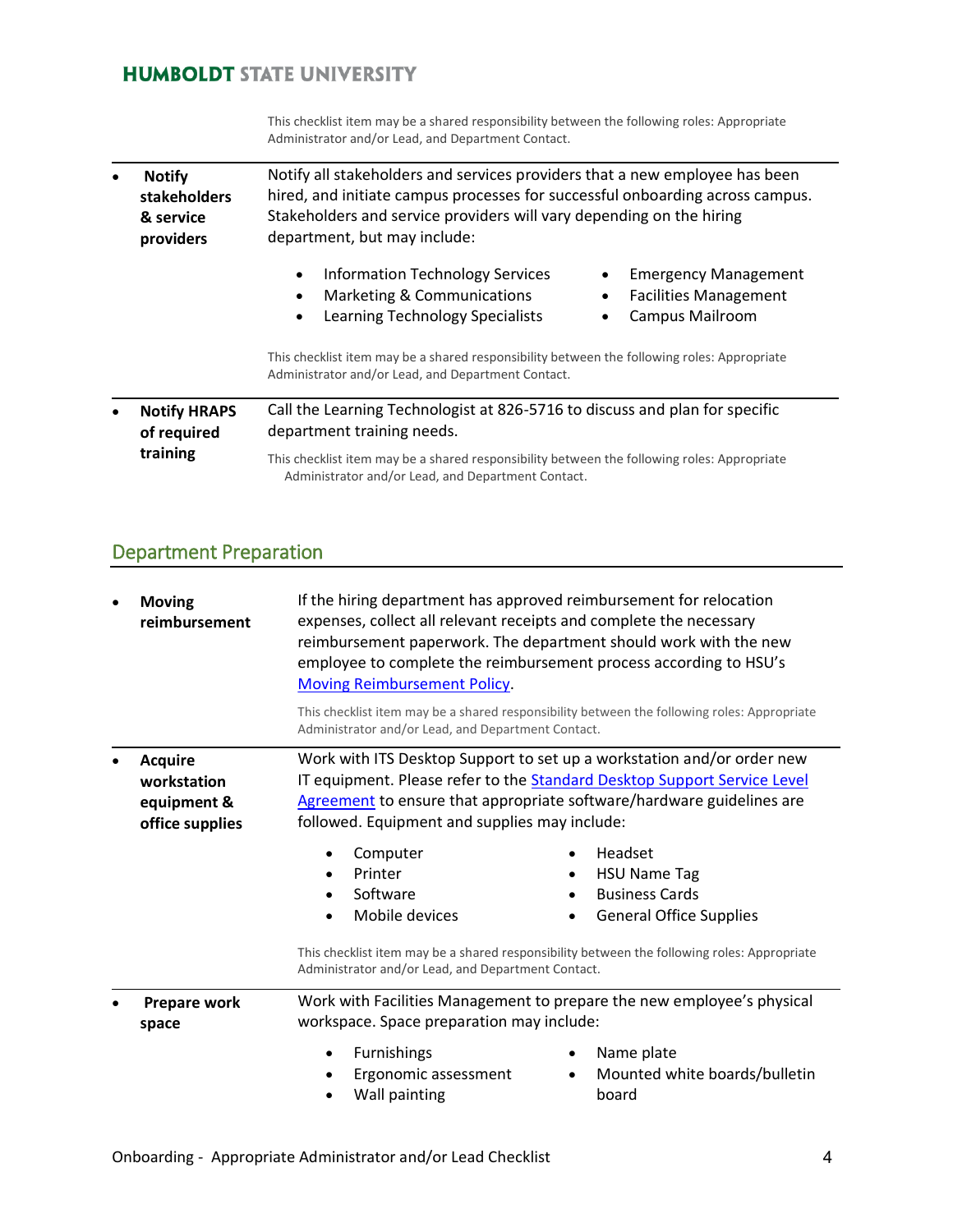#### • Floor cleaning or buffing

This checklist item may be a shared responsibility between the following roles: Appropriate Administrator and/or Lead, and Department Contact.

| Asset<br>management                           | Work with the Financial Services Accounting Office to ensure that<br>capitalized property is tagged and accounted for. Policy and procedures<br>for asset management are detailed in the University Property Procedures<br>Manual. |  |
|-----------------------------------------------|------------------------------------------------------------------------------------------------------------------------------------------------------------------------------------------------------------------------------------|--|
|                                               | For questions about asset management, contact Cynthia Perez<br>(cynthia.perez@humboldt.edu).                                                                                                                                       |  |
|                                               | This checklist item may be a shared responsibility between the following roles: Appropriate<br>Administrator and/or Lead, and Department Contact.                                                                                  |  |
| Inform staff and<br>campus of new<br>employee | Notify department staff and key campus personnel of your new<br>employee's name, title as posted on vacancy announcement, and start<br>date. You may wish to update records or prepare announcements for:                          |  |
|                                               | Internal contact lists<br>myHumboldt Portal<br>Organization charts<br><b>University Notices</b><br>٠<br>Department webpages<br>٠                                                                                                   |  |
|                                               | This checklist item may be a shared responsibility between the following roles: Appropriate<br>Administrator and/or Lead, and Department Contact.                                                                                  |  |

# Welcome and Orientation

| $\bullet$ | First-day/first<br>week plan in<br>place  | On or before first day of work, verify completion of sign-up documents.                                                                                                                                                                                                                |                                                                                                                             |
|-----------|-------------------------------------------|----------------------------------------------------------------------------------------------------------------------------------------------------------------------------------------------------------------------------------------------------------------------------------------|-----------------------------------------------------------------------------------------------------------------------------|
|           |                                           | Prior to the Employee's arrival, the Appropriate Administrator and/or Lead<br>should create an activity plan for the first day/week of work. This may include a<br>"Learning Plan" that incorporates department-specific training as well as CSU-<br>or HSU-required training.         |                                                                                                                             |
|           | Tour of<br>department<br>and/or<br>campus | Introduce the new employee to the department and other key areas on<br>campus.<br>Introduce new desk/work<br>area<br>Personnel introductions<br>$\bullet$<br>Phone and voicemail how-to<br>This checklist item may be a shared responsibility between the following roles: Appropriate | Common areas (kitchens,<br>lounges, conference rooms,<br>restrooms, etc.)<br><b>Emergency Exits and</b><br><b>Resources</b> |
|           |                                           | Administrator and/or Lead, and Department Contact.                                                                                                                                                                                                                                     |                                                                                                                             |
| $\bullet$ | <b>Review</b>                             | Review general administrative information, policies & procedures.                                                                                                                                                                                                                      |                                                                                                                             |
|           | administrative<br>information             | Verify completion of sign-up<br>documents                                                                                                                                                                                                                                              | Mail (incoming and outgoing)<br>$\bullet$<br>Absence and Leave Reporting                                                    |